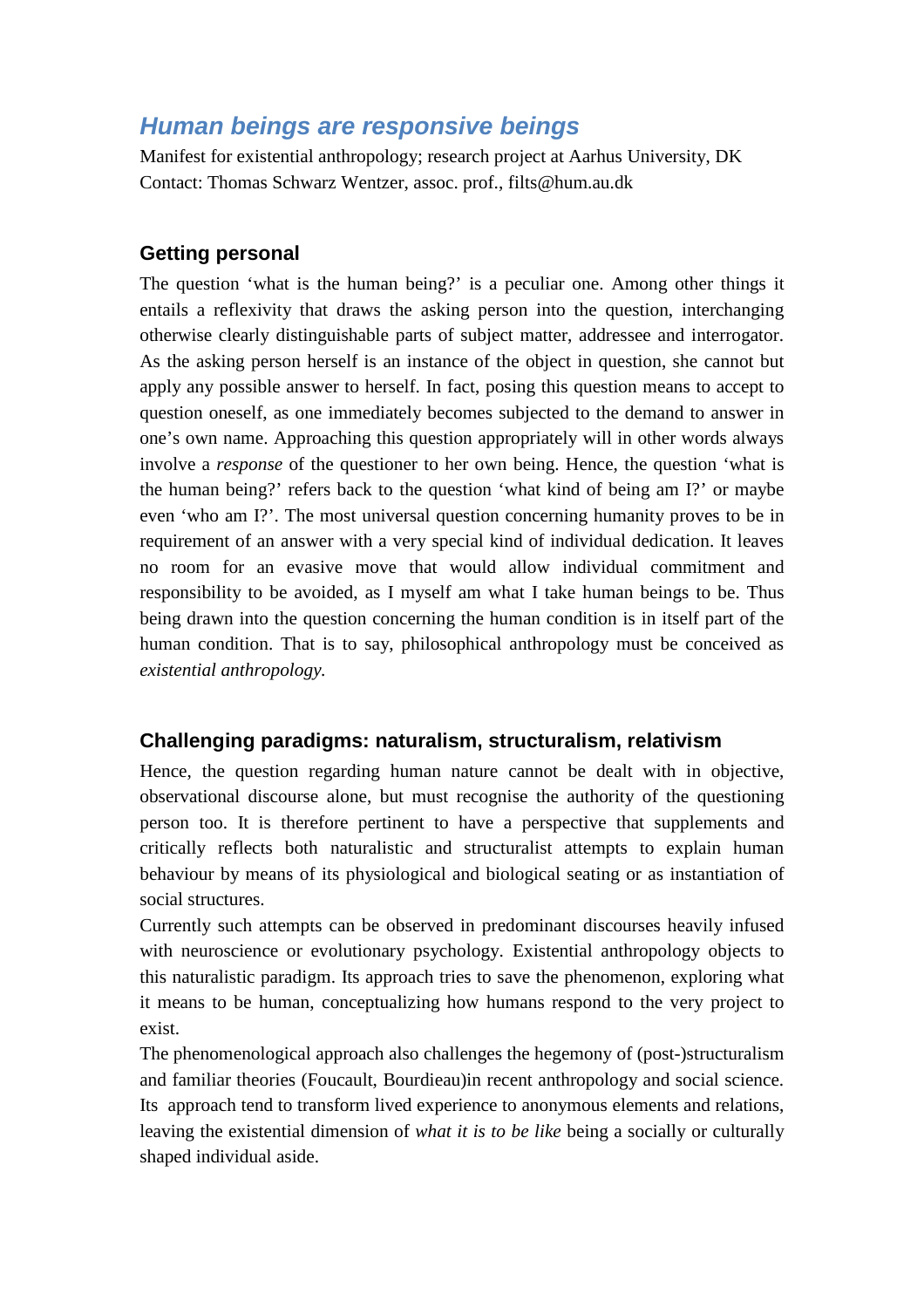Existential anthropology finally challenges relativist attitudes, notably in recent empirical anthropology, that altogether dismisses the very possibility to refer to *the* human condition. But performing the question 'what is the human being?' does not necessarily imply to sign up for unwarranted essentialism that turns a blind eye to the multiplicity of human lifeforms.

The methodological consequences of existential anthropology are radical. *All*  anthropological thinking must acknowledge the fact that its subject matter somehow already provides answers to the issue in question. This means that an elaborated theory of human responsiveness ultimately will provide the framework to human sciences in general. This framework supports an approach that is already widely acknowledged in empirical forms of anthropology, namely that the development of a conception of the human is not restricted to scientific discourse, philosophical reflection or the fine arts. It is a feature of the human condition. Any culture and every human being have some sort of understanding of what it means to be human. The methodological danger in this approach is to downgrade anthropological thinking to a purely biographical story telling. But this need not be the consequence! *Existential anthropology as a theory on human responsiveness* provides a conception that needs to be formal but can nonetheless determine the domain of anthropology in a more explicit manner*.* This is possible because the notion of responsiveness preserves the open character of the human being – but does so by explicating it in a very distinctive way. This will enable existential anthropology to help reflect methodological strategies, providing a conceptuality that is sensitive to a person's individual way of understanding herself as a human being. It acknowledges the burden, the challenge and the prospect of *leading* one's life as opposed to merely *living* it. The ensuing process of developing patterns of self-understanding and worldorientation is a task every individual has to cope with. It is mediated in techniques of the body, institutions of cultural learning, mutual understanding and normative responsibilities.

# **Existential Anthropology – Inquiring Human Responsiveness**

Existential anthropology brings the term *responsiveness* in play to conceptualise this complex affair. Its main hypothesis therefore is:

## *Human beings are responsive beings.*

Existential anthropology elucidates this claim by pursuing the following hypothesis: In responding human beings *interpret*, *express* and *preserve* their being. Even though this trinity is always enacted together in human responsiveness, it can be distinguished for the purpose of analysis. This gives rise to three separate sub-theses.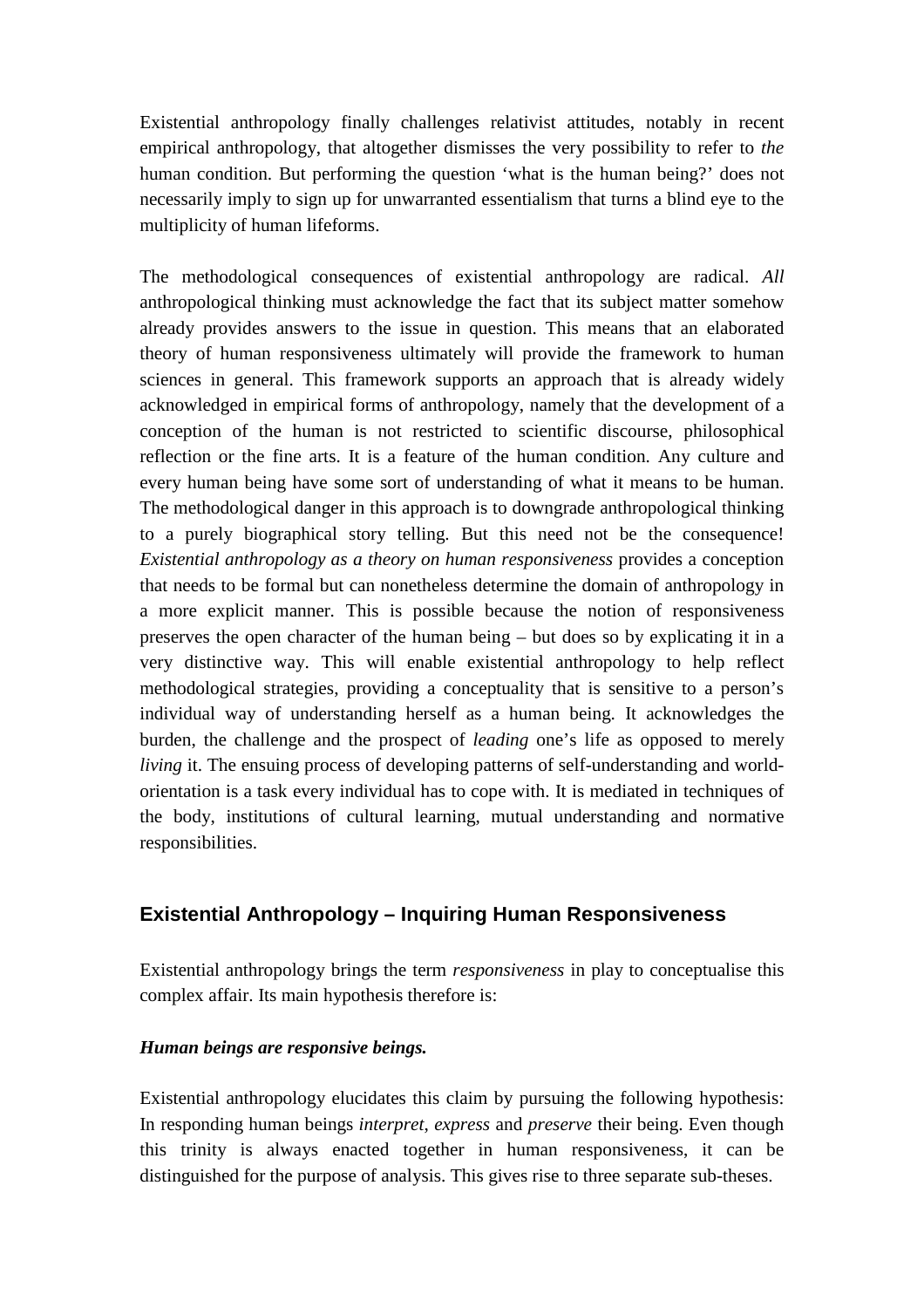#### *As responsive beings, humans interpret their existence.*

This claim explicitly suggests thinking of responsiveness in terms of existential hermeneutics. It advocates the idea that the human way of being is closely related or even dependent on human self-understanding. What we are crucially depends on what we hold ourselves to be. This idea marks a 'hermeneutic turn' in philosophical anthropology. It radicalises the hermeneutical move in order to determine a pivotal characteristic of the subject matter of existential anthropology. Humans respond to the burden and the project of their existence via interpretation, thus establishing and altering personal identities and collective life forms. In its strong, almost idealistic version this thesis claims the primacy of the impact of our self-conception over our being. This however does not imply that self-understandings are a matter of wishful thinking or private invention, as they are mediated by historically transmitted modes of orientation, socially sanctioned processes of mutual recognition and complex systems of cultural symbolisation. Responding to our own being by interpreting it is in sum a highly complex phenomenon that cannot be analysed sufficiently in terms of classic existentialist categories such as decision, anxiety or freedom alone. But no matter how mediated, self-understanding essentially takes place in the first person perspective and thus remains a deeply existential issue.

#### *As responsive beings, humans express their existence***.**

There is no understanding without expression. It may be helpful to illustrate this intimate link a very basic level. The extraordinary helplessness of the human infant has often been noticed. A significant implication of this observation is that human beings, physiologically speaking, are given to themselves as a challenge they must respond to. The question 'what does it mean to be a human being?' poses itself as early as at the level of acquiring basic bodily skills. This predicament, however, paves the way for humans advancing their bodies into astonishing forms of ascetic endurance and athletic performance. It is obvious that this full-scaled physiological mode of self-interpretation is immediately linked to the expressivity of our bodily behavior and gestures. But of course, also our cognitive, volitional and emotional life has numerous expressive aspects. Expressivity thus encompasses a multitude of topics attracting anthropological minded philosophy: pretending, pointing, gesturing, flirting, playing and story-telling to name but a few. If expressivity, however, is not to diffuse into a random collection of interesting phenomena, it must be rooted in an anthropological structure that pervades human expressivity. The notion of responsiveness provides this structure. It allows revisiting what traditionally has been presumed to be the subsidiary role of expressivity, according to which we think, want or feel first and then express our thoughts, volitions or feelings afterwards. This is not the case. In expressing thoughts, volitions or feelings we become what we are.